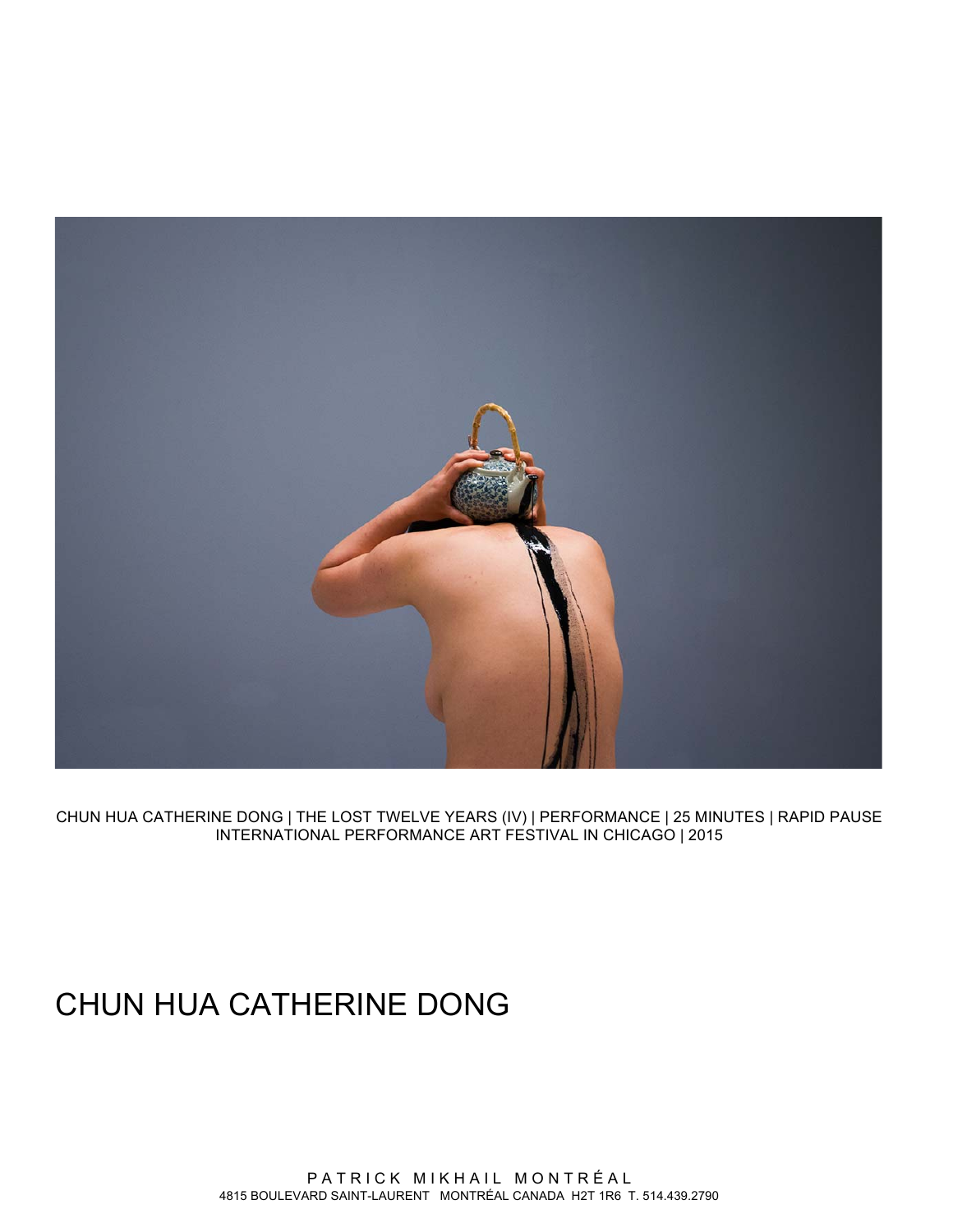# **CHUN HUA CATHERINE DONG**

#### EDUCATION

- MFA, Concordia University, Montréal, Canada
- BFA, Emily Carr University Art & Design, Vancouver, Canada

#### PERFORMANCE

- Reunion, Grace Exhibition Space, Manhattan, New York City
- To Begin, EAV Parque Lage, Rio de Janeiro, Brazil
- They, Le Lieu, centre en art actuel, Quebec City
- Where Are You From?, Museo de la Cancillería, Mexico City
- To Begin, EAV Parque Lage, Rio de Janeiro, Brazil
- I still Look for You in Crowds, Neutral Ground, Regina, CA. Curated by Blair Fornwald
- Come Home, Centre d'exposition L'Imagier, Quebec
- I Have Been There, Segunda Jornada Internacional de Interferencias, Buenos Aires, Argentina
- A Single Rose, A Single Friend, Galeria Transparente, Rio de Janeiro, Brazil
- The Wall, Museo De La Ciudad, Querétaro, Mexico
- Labor Improbus, Nuit Blanche, Montreal, presented by Art Souterrain
- The Undocumented, Surry Art Gallery, Vancouver, CA
- A Fair Day's Work, dans le hall de Bibliotheque, Montreal, presented by Art Souterrain
- The Sign, MAI (Montréal, arts interculturels), Montréal, CA
- Experimental Action|Performance Art, Houston, Texas, USA
- Mother Tongue, Varley Art Gallery of Markham, Markham, CA
- Inverse Performance Art Festival in San Luis Obispo, California, USA
- The CERA Project, London, UK
- eX-centrico: dissidence, sovereignties, performance, organized by The Hemispheric Institute, Santiago, Chile
- Better Than the Alternative, Thomas Young Gallery, Boston, USA
- 7a\*11d International Festival of Performance Art, Toronto
- A Fair Day's Work, Nine Dot Gallery, Worcester, Massachusetts, USA
- Miami Performance International Festival, Miami, USA
- Visualeyez Performance Festival, Latitude 53, Edmonton, CA
- Nuit Blanche, Montreal, presented by Art Souterrain
- Duration & Dialogue Performance Art Festival/ Symposium, Katzman Contemporary, Toronto
- Visual Poetics of Embodied Shame, The New Gallery, Calgary, CA
- Yellow Umbrella—an Unfinished Conversation, Arsenal Contemporary Art, Montreal, presented by Art Sorterrain
- Come Home, aceartinc. Winnipeg, CA
- Yellow Umbrella—an Unfinished Conversation, SELECT Art Fair, New York, presented by The Franklin Furnace
- The Great American Performance Art, Grace Exhibition Space, Brooklyn, USA
- Rapid Pulse International Performance Art Festival, Chicago, USA
- The Embodiment Ball (Bearings), ABC No Rio, New York, cureated by EstherR Neff
- Performancy Forum Conference, Grace Exhibition Space, Brooklyn, USA
- The Emotional Architecture of the Body, Songs For Presidents, New York, curated by Frances Cooper
- Yellow Umbrella—an Unfinished Conversation, MAI (Montréal, arts interculturels), Montréal
- As If Never Happen, Hamilton Artists Inc. Hamilton, CA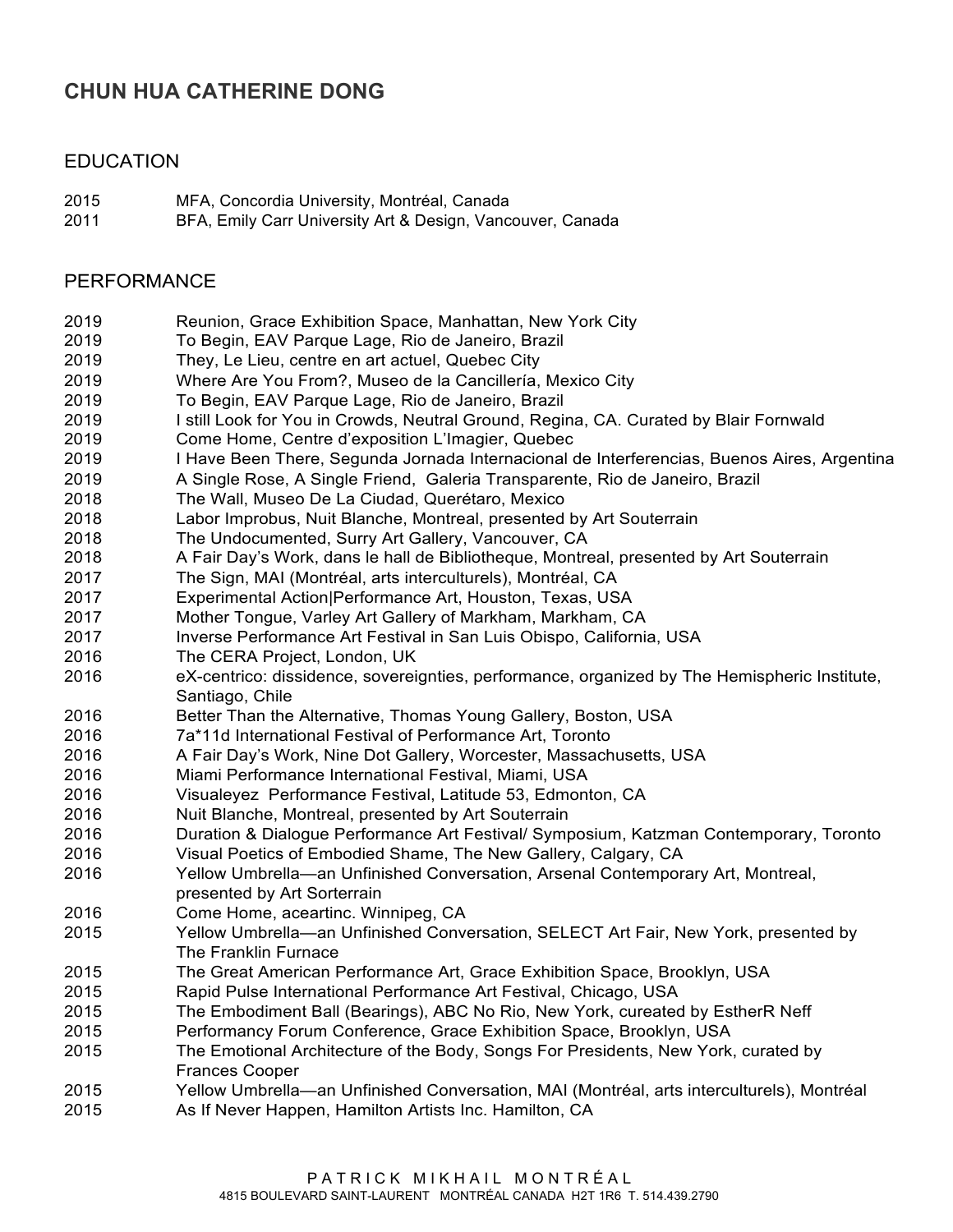SPRING RUNOFF!, M:ST Performative Art Festival, Calgary, CA The Mountain Standard Time Performative Art Festival, Truck Contemporary Art Gallery, Calgary, CA Dublin Live Art Festival, Dublin, Ireland Choreographing Social Movement in the Americas, organized by Hemispheric InstitutePHI Centre, Montreal New Art Center, Boston, USA Legacy, Qouleur Festival, Montreal, CA Between Reality and Transcendence, Articule Artist Run Centre, Montreal, CA Grace Exhibition Space, Brooklyn, USA Through the Body, CONTACT Festival, Art Museum at University of Toronto, Toronto, curated by Matthew Brower, Fu Xiaodong & Yan Zhou Grey Zone, GRAY ZONE for Performance Art, Kingston, New York City, USA Foundation, Nuit Blanche, Contemporary Art Festival, Art Souterrain, Montreal, CA Spotlight, The Palais des congrès de Montréal, presented by Art Souterrain, Montreal, CA The Double, Place des Arts, Montreal, CA UNITEXT, Kaunas Biennial, National Museum of M. K. Čiurlionis, Kaunas, Lithuania Ultramodene, Art Mûr, Montreal, CA Labyrinth, Nuit Blanche, Art Souterrain, Montreal, CA Infr'Action Venice International Performance Art Festival, Venice, Italy Festival de théâtre de rue de Lachine, Montreal, CA INTERNATIONALES FESTIVAL FÜR PERFORMANCE, zeitraumexit e.V., Mannheim, Germany TŪĀHU PERFORMANCE, Montreal Arts Interculturels, Montreal, CA M:ST 6 Performance Art Festival, Untitled Arts Society, Calgary, CA Hourglass, Helen Christou Gallery, University of Lethbridge, CA IGNITION 8, Leonard & Bina Ellen Art Gallery, Montreal, CA The Double, Ancienne Ecole Des Beaux-Arts, Montreal, CA Another Witness, Nomad Gallery, Vancouver, CA (XXXX), Yactac, Vancouver, CA SPREAD, Chapel Arts, Vancouver, CA I Want You to Want Me, Concourse Art Gallery, Vancouver, CA A PRETTY SHITTY CITY, Artbank, Vancouver, CA, curated by Golboo Amani Visualeyez 2010 Performance Festival, Latitude 53, Edmonton, CA CODE Live 2, CODE.lab at Emily Carr University, Vancouver, CA Will You Marry Me, the Jubilee Auditorium, Edmonton, CA A Night of Translation, The Western Front, Vancouver, CA, curated by Emilio Rojas Pact 4: Trade, Vancouver International Centre for contemporary Asian Art, Vancouver, CA VIVO 2010: Safe Assembly, VIVO Media Arts Centre, Vancouver, CA, curated by Emilio Rojas Slivers, Shivers, and Snake Skin- A Happening, Chapel Arts, Vancouver, curated by Zarah Acheman Hourglass, Pacific Cinematheque, Vancouver, CA EVEN, 221A Artist Run Centre, Vancouver, CA Fabrication, Concourse Gallery, Vancouver, CA

## SOLO EXHIBITIONS

- TBA, TRUCK Contemporary, Calgary, Canada
- TBA, Art Gallery of Hamilton, Hamilton, ON, Canada
- THEY, Gallery 101, Ottawa, ON, Canada
- In Transition, Downtown Campus Gallery at Ottawa School of Art, Ottawa, Canada
- I Have Been There, Art Gallery of Hamilton, Hamilton, ON, Canada
- They, Le Lieu, Centre en Art Actuel, Quebec City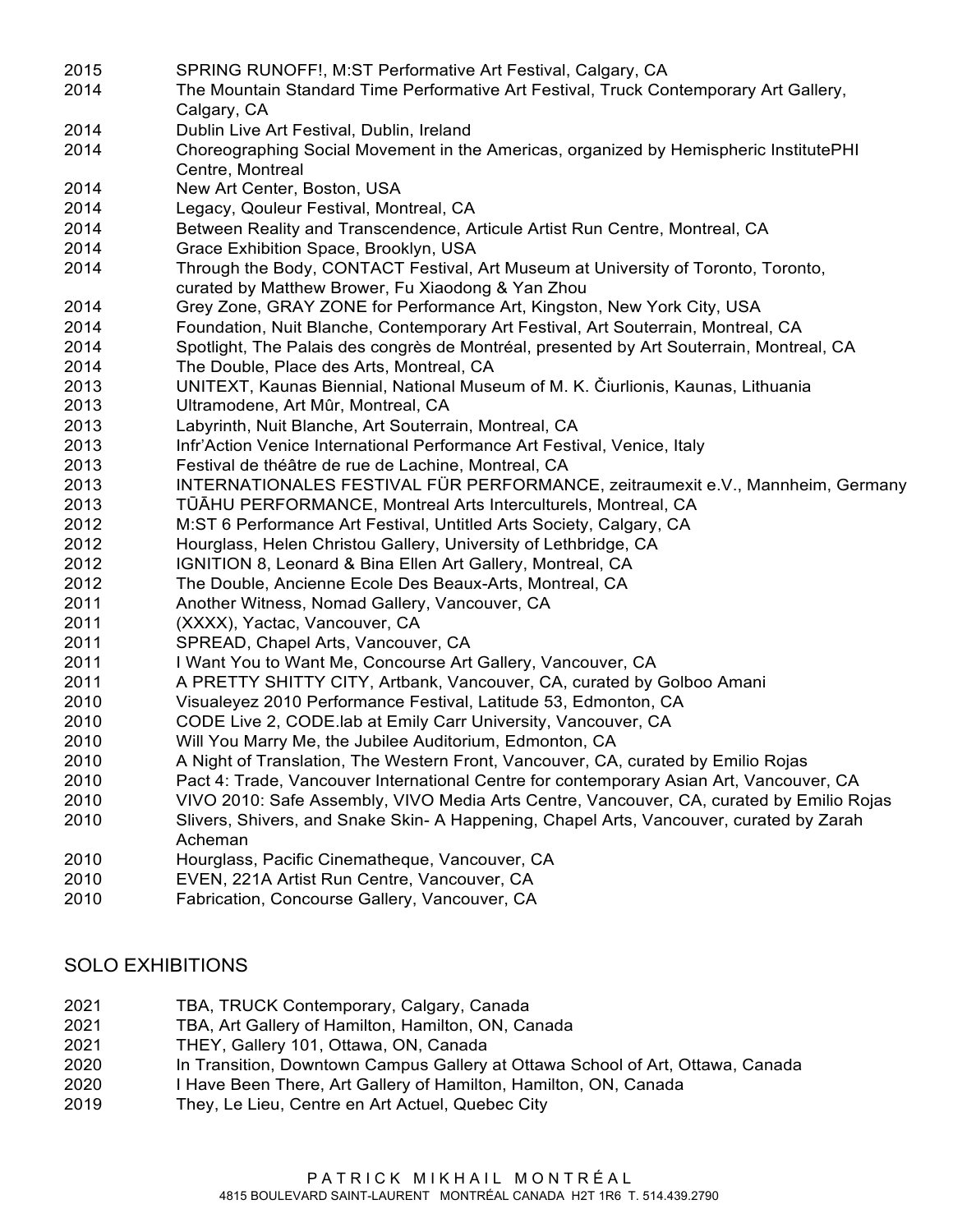- Age of Love, DongGang Museum of Photography, presented by DongGang International Photo Festival, Korea
- The Drift Latitudes, Modern Fuel Artist-Run Centre, Kinston, ON, Canada
- In Transition, Patrick Mikhail Gallery, Montreal, Canada
- Visual Poetics of Embodied Shame, aceartinc. Winnipeg, Canada
- Visual Poetics of Embodied Shame, The New Gallery, Calgary, Canada
- To Rebel is Justified, MAI (Montréal, arts interculturels), Montréal, Canada
- Visual Poetics of Embodied Shame, Hamilton Artists Inc. Hamilton, Canada
- Surface, PAVED Arts, Saskatoon, Canada
- State of Grace, Harcourt House Artist-Run Centre, Edmonton, Canada
- Visual Poetics of Embodied Shame, VMU art gallery "101", Kaunas, Lithuania
- Between Reality and Transcendence, Articule | Artist Run Centre, Montreal, Canada

#### GROUP EXHIBITIONS

- Human Learning. What Machines Teach Us. Canadian Cultural Centre Paris, Paris. Curated by Catherine Bédard, Dominique Moulon, and Alain Thibault
- CAFKA Biennial -Contemporary Art in Public Space, Kitchener, ON
- The Life of Thing, MOMENTA |Biennale de I'image, Galerie de I' UQAM, Montreal, curated by María Wills Londoño and Audrey Genois
- Walking the Bridge, Museo de la Cancillería, Mexico City, curated by Elizabeth Ross
- The Breadth of Distance, Humber Galleries, Toronto, CA. Curated by Alize Zorlutuna
- Temporary Garden, Snarte Space, NanChang, Jiangxi, China, curated by Elizabeth Ross and ChaiMi
- Trames narratives / Storylines, Centre d'exposition L'Imagier, Quebec
- Are You My Mother?, Dunlop Art Gallery, Regina, CA. Curated by Jennifer Matotek
- Once Per Annum, The Istanbul Cumhuriyet Art Gallery, Istanbul, Turkey. Presented by
- KADEM Women & Democracy Association
- Happy, Bury Museum, Manchester, UK
- VOLTA 14, Basel, Switzerland, presented by Patrick Mikhail Gallery
- Eminent Domain, Robert Miller Gallery, New York, presented by Art511 Magazine
- Papier 2018, Montreal, Canada, presented by Patrick Mikhail Gallery
- The Art of Redefining Gender, Montreal, presented by Art Souterrain, curated by Marie Perrault2018 Changing Agent, Patrick Mikhail Gallery, Montreal, Canada
- Sans Réserve, The Musée d'Art Contemporain du Val-de-Marne, France
- Canadian Museum of Immigration at Pier 21, Halifax, CA
- Manif d'art 8, Quebec City Biennial, Quebec City, Canada
- What Remains, Gallery Gachet, Vancouver, CA
- The Crust of The Soul, Fernando Pradilla Gallery, Madrid, Spain, curated by Dr. Beth Moyses
- A Very Thin Line, The CERA Project, London, UK
- Paratissima Art Fair, presented by torinoPERFORMANCEART, curated by Manuela Macco and Guido Salvini
- Now & After, The Schusev State Museum of Architecture, Moscow, Russia
- Creative Zone- Baroque Visual and Hybrid Art, Gera Museum, Vrsac, Serbia, curated by Danijela Halda
- Almost 3, The Others Art Fair, Turin, Italy, curated by Manuela Macco and Guido Salvini
- I Want to Smell You Hair, New Art Center, Boston,USA
- Art Chennai, Contemporary Art Festival, Chennai, India
- FUSE Revolution Counter Revolution, Vancouver Art Gallery, curated by Paul Wong, Vancouver, Canada
- Through the Body, CONTACT Photography Festival, Art Museum at University of Toronto, Toronto, curated by Matthew Brower, Fu Xiaodong, & Yan Zhou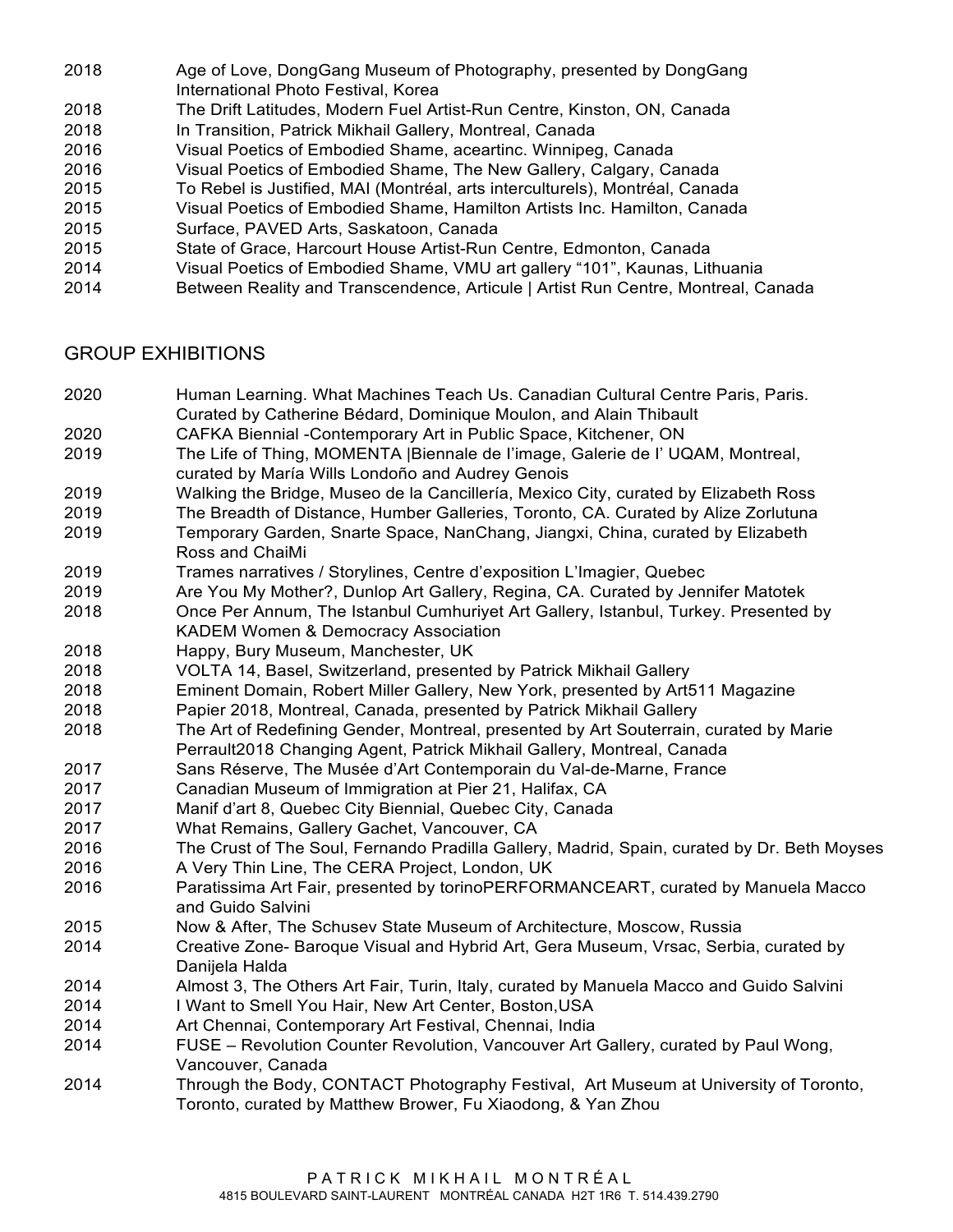- Pondy ART, Pondicherry, India
- LAPSody- Indicating Boundaries, The 4th International Conference and Festival for Live Art and Performance Studies, Helsinki, Finland
- Delhi Photo Festival, Open Palm Court Gallery, India Habitat Centre, Delhi, India
- Import/Export, Aine Art Museum, Tornio, Finland
- 2013 Red, Green, Blue  $\neq$  White, Blackwood Gallery, Mississauga, Canada, curated by Johnson Ngo
- INSIDER/OUTSIDER, The LPA Gallery, Waltham, Boston,USA, curated by Sandrine Schaefer
- IGNITION 8, Leonard & Bina Ellen Art Gallery, Montreal, Canada
- The International Multimedia Art Festival, Yangon, Burma
- Fleeting Glance: Fast& Dirty, The Shoreditch Gallery, London, UK, curated by Kristen Hutchinson &Jennifer Forsyth
- 1<3<CANDA, 221A Artist Run Centre, Vancouver, Canada, curated by Francisco-Fernando Granados
- Culture Blast- An Arts Explosion, Deer Lake Art Gallery, Burnaby, Canada
- **III Repute, the Helen Pitt Gallery, Vancouver, Canada**
- Sweaty Bones, Access Gallery, Vancouver, Canada, curated by Heidi Nagtegaal
- Concourse Art Gallery, Vancouver, Canada
- Container Art, Pacific National Exhibition, Vancouver, Canada
- CHARGE UP-Interactive Electronic Art, 1612 Gallery, Vancouver, Canada
- BEAST, 221A Artist Run Centre, Vancouver, Canada
- EMBEDDED, WOO gallery, Vancouver, Canada
- EVEN, 221A Artist Run Centre, Vancouver, Canada
- Fabrication, Concourse Gallery, Vancouver, Canada
- An Alchemic Search for Gold & the Fall of the American Dream, Concourse Gallery, Vancouver, Canada
- LOW, 221A Artist Run Centre, Vancouver, Canada
- ARTS2009, Surrey Art Gallery, Surrey, Canada
- Seeing Eye to Eye, the Roundhouse, Vancouver, Canada
- Painting on the Edge, Federation Gallery, Vancouver, Canada
- Deer Lake Art Gallery, Burnaby, Canada
- Of the Kingdom, Concourse Gallery, Vancouver, Canada
- There-Persons' Show, Deer Lake Gallery, Burnaby, Canada
- Escape, the Brown Gallery, Vancouver, Canada
- Researching, the Roundhouse, Vancouver, Canada
- ARTS2008, Surrey Art Gallery, Surrey, Canada
- LEAF Exhibition, Canvas Gallery, Vancouver, Canada
- Chinese Culture Centre, Vancouver, Canada
- Meyer Family Vineyards Painting Competition, Concourse Gallery, Vancouver, Canada

## **SCREENINGS**

- Chinese Women Artists Video Art Festival, Mexico City, Mexico
- NYC Feminist Film Week, Anthology Film Archives, New York City. Curated by Maya Suess
- Queer City Cinema, Regina, Canada
- Private Property, Siger Gallery, London, UK
- Satellite Art Show, Austin, Texas, presented by Performance is Alive, New York
- Sofia Arsenal Museum for Contemporary Art, presented by Sofia International Performance Art Festival, Sofia, Bulgaria
- Private Property, Siger Gallery, London, UK
- La Buena Estrella, Mexico City, Mexico
- FestYin- Festival China Feminine, Rio de Janeiro, Brazil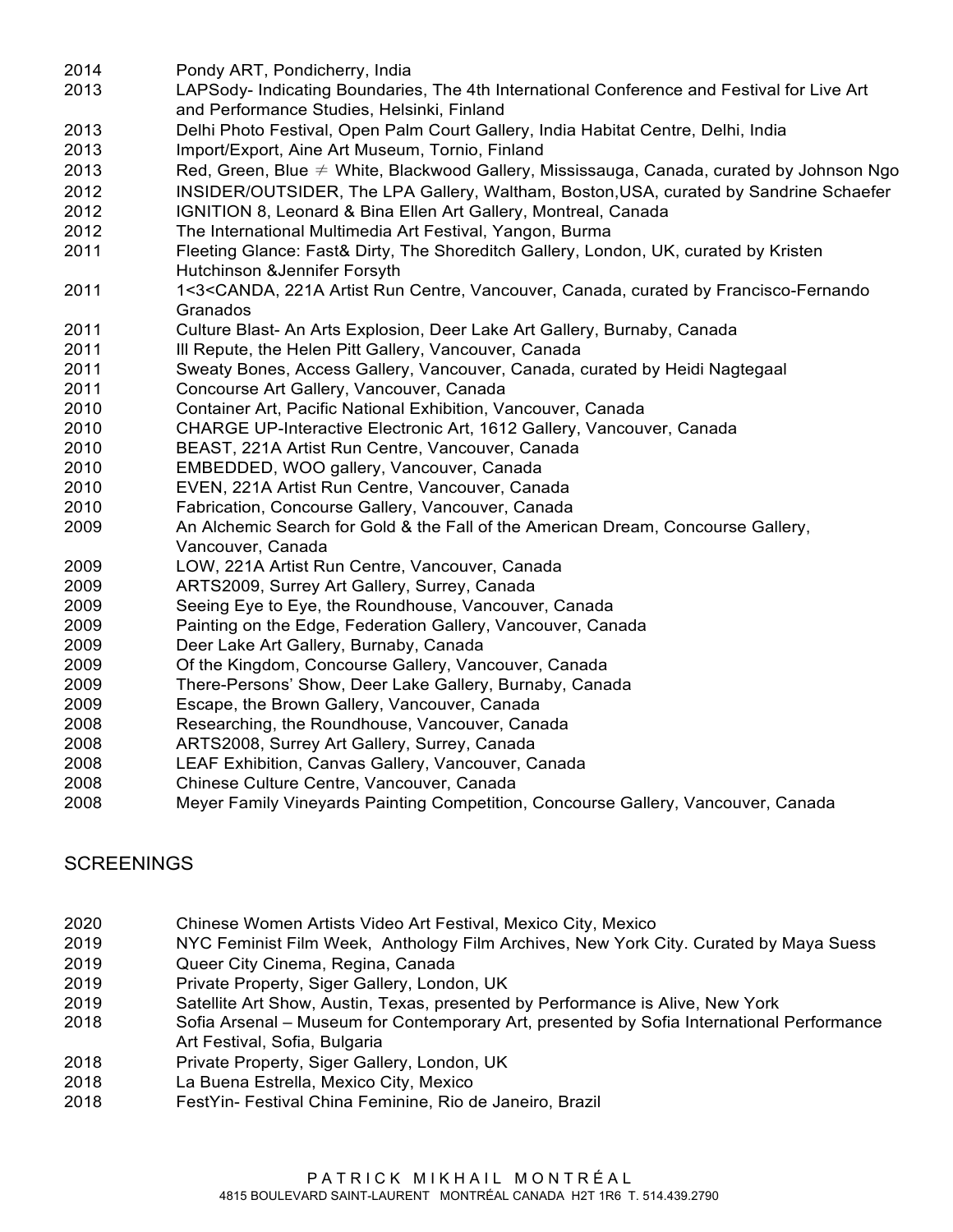Festival Seni Performa Kaliwungu, Kendal, Indonesia Private Property, Siger Gallery, London, UK Movediça – Mostra de Performance Arte, Sao Paulo, Brazil, curated by Silvio De Gracia Chinese Women Artists Video Art Festival, Mexico City, Mexico Museo De La Ciudad, Querétaro, Mexico Drive In, Katzman Contemporary, Toronto, CA No Todo Es Fragilidad, Sechiisland's Mircro Gallery, Sao Paulo, Brazil, curated by Silvio De Gracia Yellow Umbrella – An Unfinished Conversation, Islington Mill, Manchester, UK Festival x-24, Gainsborough, UK, curated by Fenia Kotsopoulou Women Video Art, Artoon, Shanghai, China, curated by Elizabeth Ross Women Video Art, Hao Space, Beijing, China, curated by Elizabeth Ross Hide and Seek, Fusion Art Gallery, Torino, Italy, curated by Manuela Macco and Guido Salvini Chinese Women Artists Video Art Festival, Mexico City, Mexico When I was Born, Voyage 4, KUNSTKRAFTWERK, Leipzig, Germany Torino Performance Art Festival, Turin, Italy IV International Biennial of Performance, Bogata, Colombia MART Gallery, Dublin, Ireland When I was Born, Voyage 4, LA NEOMUDEJAR, Madrid, Spain PAE PERFORMANCE ART EVENT, Rotterdam, The Netherlands MUU GALLERIA, Helsinki, Finland HANASAARI, Espoo, Finland INTERAKCJE FESTIVAL, Piotrkow Trybunalski, Poland ART-ATHINA ART FAIR, Athens, Greece PAINTBRUSH FACTORY and LATERAL ARTSPACE, Cluj-Napoca, Romania GALLERIA NAPA, Rovaniemi, Finland DAYS OF PERFORMANCE, GALLERY CENTRE VARAZDIN, Varadzin, Croatia MUSEUM OF CONTEMPORARY ART OF ISTRIA, Pula, Croatia NOT FESTIVAL, The Danish National School of Performing Arts, Kobenhavn K, Denmark TAL ART SPACE, Rio De Janeiro, Brazil FOLKETS BIO, Umeå, Sweden SES VOLTES, Mallorca, Spain LILITH PERFORMANCE STUDIO, Malmö, Sweden VISUALCONTAINER, Milan, Italy NEW PERFORMANCE FESTIVAL, Turku, Finland AMORPH!14 FESTIVAL: VÄLILYÖNTI – SPACE | MUU GALLERIA, Helsinki, Finland AMORPH!14 FESTIVAL: FESTIVAL BUS, Helsinki, Finland SALA FENIX, Barcelona, Spain HANGAR, Barcelona, Spain KNOCKDOWN CENTER, New York, USA TAMPERE ART FAIR, Tampere, Finland EDINBURGH SCULPTURE WORKSHOP, Edinburgh, Scotland Media X: Subversive Revolution, White Water Gallery, Canada Video Pool Media Arts Centre, Winnipeg, Canada torinoPERFORMANCEART, Performance Art International Festival, Turin, Italy Media X: Subversive Revolution, Gallerywest, Toronto, Canada Mediate Your City, The Atmosphere Conference, University of Manitoba, Winnipeg, Canada

#### GRANT

| 2019 | Concept to Realization Grant, Canada Council for the Arts |
|------|-----------------------------------------------------------|
| 2010 | Becograph and Croation Crapt, Canada Council for the Arte |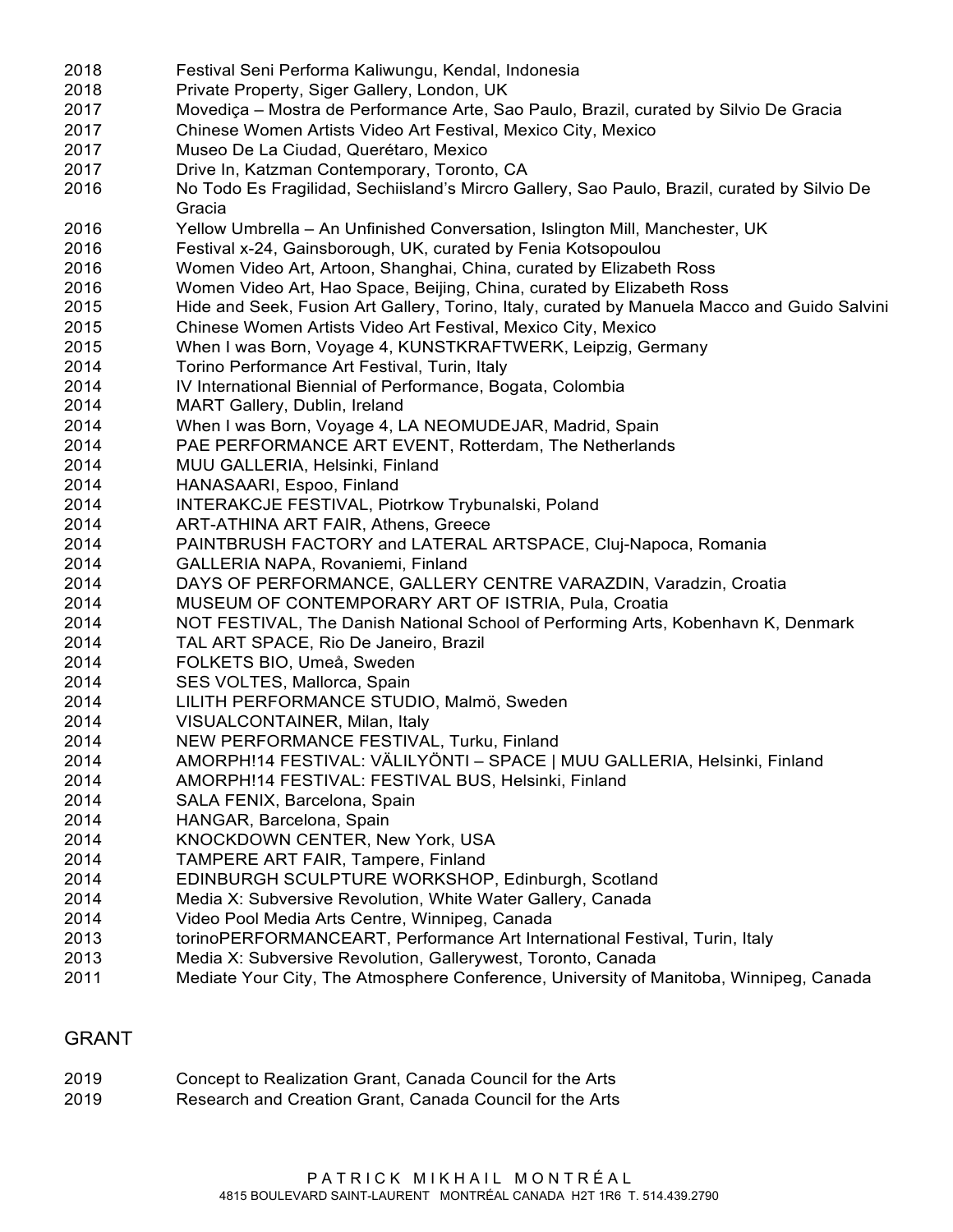- Travel Grant, Canada Council for the Arts Travel Grant, the Conseil des arts et des lettres du Quebec, Quebec Research and Creation Grant, Canada Council for the Arts Canada Research and Creation Grant in Visual Arts, the Conseil des arts et des lettres du Quebec Travel Grant, Canada Council for the Arts Artist of the Year, DongGang International Photo Festival, Gangwon-do, Korea Project Grant, Canada Council for the Arts Travel Grant, Canada Council for the Arts, Canada Research and Creation Grant in Visual Arts, the Conseil des arts et des lettres du Quebec Canada Council Travel Grant, Canada Council for the Arts, Canada Travel Grant, the Conseil des arts et des lettres du Quebec, Canada Canada Council Travel Grant, Canada Council for the Arts, Canada The Franklin Furnace Award, The Franklin Furnace Fund, USA Canada Council Travel Grant, Canada Council for the Arts, Canada Faculty of Fine Art Travel Grant, Faculty of Fine Art, Concordia University, Canada Mobility Award, Concordia University, Canada Conference Award, Concordia University, Canada Faculty of Fine Art Travel Grant, Faculty of Fine Art, Concordia University, Canada Joseph-Armand Bombardier Canada Graduate Scholarship, Social Sciences & Humanities Research Council, Canada Michael-Smith Foreign Study Scholarship, Social Sciences & Humanities Research Council Canada, Canada Faculty of Fine Arts Fellowship, Concordia University, Canada BC Arts Council Scholarship, British Columbia Arts Council, Canada Faculty of Fine Arts Fellowship, Concordia University, Canada BC Arts Council Scholarship, British Columbia Arts Council, Canada Brissenden Award, Brissenden Foundation, Canada BC Arts Council Scholarship, British Columbia Arts Council, Canada Jack Harman Memorial Award, Jack Harman Foundation, Canada BC Arts Council Scholarship, British Columbia Arts Council, Canada Jack and Doris Shadbolt Award, Jack & Doris Shadbolt Foundation, Burnaby, Canada BC Arts Council Scholarship, British Columbia Arts Council, Canada Helen Pitt Award, Helen Pitt Foundation, Vancouver, Canada Arts 2008 Award, Surry Arts Council, Surrey, Canada Meyer Vineyards Painting Competition Award, Meyer Family Vineyards, Vancouver, Canada
- CCAFV Award, Chinese Canadian Artist Federation in Vancouver, Vancouver, Canada

## RESIDENCY

- The International Studio & Curatorial Program (ISCP), Brooklyn, NYC
- AgentC Project, Vancouver, Canada
- Manchester School of Art at the Manchester Metropolitan University, Manchester, UK
- Space Station, Beijing, China
- The School of Inter-media Art, China Academy of Art, Hang Zhou, China
- Hammock Residency, Vancouver, Canada

## BIBLIOGRAPHY

- Ramone, Fernanda. "Eu estive la: a chegada de Chun Hua Catherine Dong ao Brasil." Extramuros, Sept 10
- Lu, Henry Heng. " Interview." Syphon 5.1. Kinston: Modern Fuel Artist -Run Centre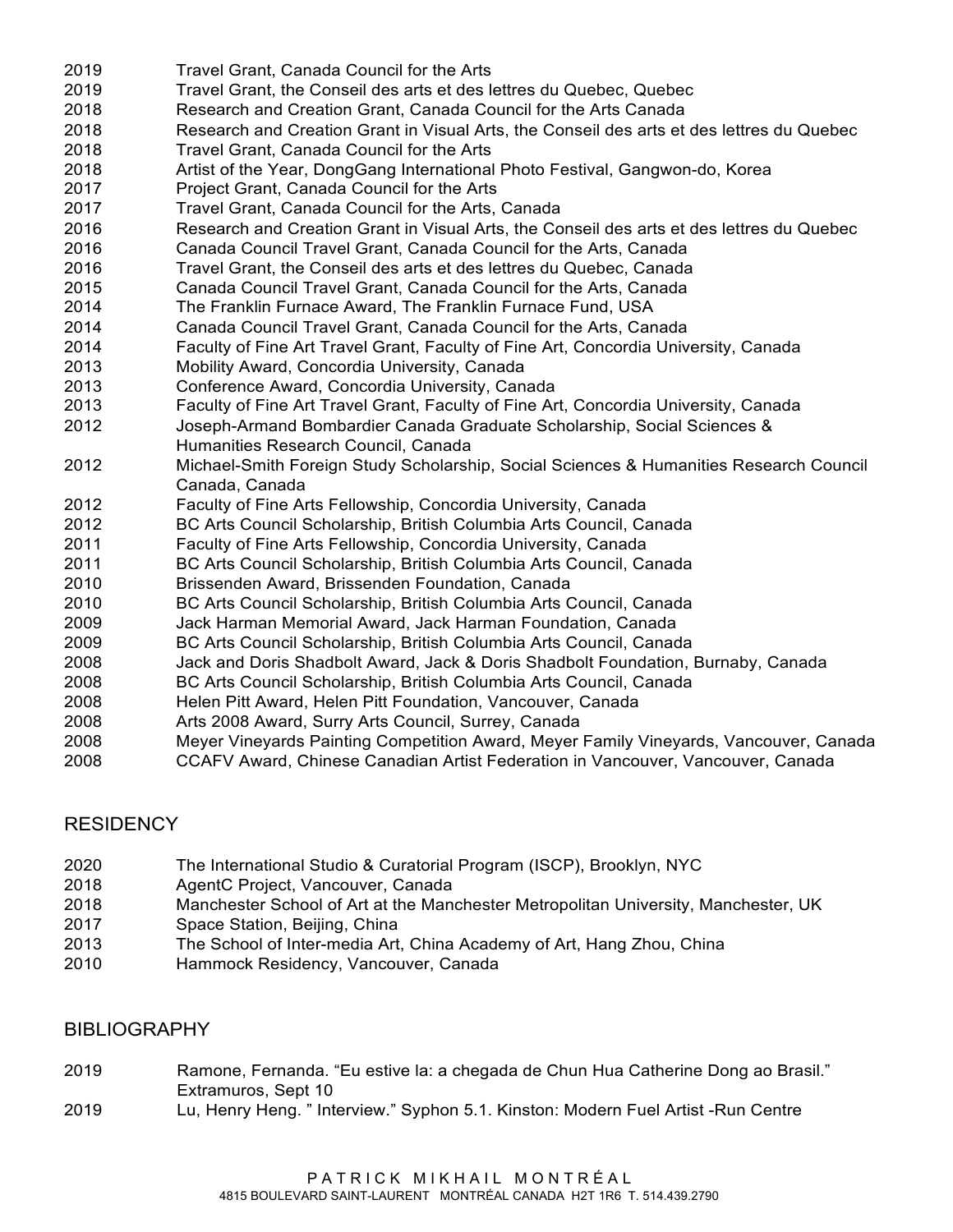Moore, Sandee. "Are You My Mother." Gallerieswest, Feb, Cho, Lily. " Shame – Thinking with Chun Hua Catherine Dong." nomorepotlucks, Editorial 50-Interview, editorial by Dayna McLead Zappala, Madeline. "Moving Beyond the Frame." The Society for Photographic Education's Journal, Exposure Magazine Shore, Amanda, " Looking Back- A National Survey of 10 Artists Whose Works Reinvent History." Canadian Art Magainze, Fall Issue: P 11 and 127 Reese, Laura Beth Reese and Zappala, Madeline. Reflections on the Burden of Men, Boston Schotzko, T. Nikki Cesare. " The Death of Performance Art!."Canadian Performance Histories and Historiographies by Heather Davis-Fisch Swift, Jenna. Feeling in the Dark: The Challenge of Perceiving Chun Hua Catherine Dong's Visual Poetics of Embodied Shame. Catalog essay, Calgary: The New Gallery Atnikov, Sara. The power of portraiture: This artist is exploring shame through her own image. CBC Arts, Nov. Dong, Performances. Utsanga, Lecce: Astanga.it, September. Ross, Elizabeth. Catalog. Mexico City: Chinese Women Artists Video Art Festival, p.23-25 Haggo, Regina. "Seeing double." Hamilton: Hamilton Spectator, April11. Now & After. Catalog, Moscow: The Schusey State Museum of Architecture, p.15 Sung, Victoria. Constructing the Diaspora: To Visually Embody Shame and " Chineseness." Catalog essay, Hamilton: Hamilton Artist Inc. Dery, Milly Alexandra. To Rebel is Justified: Perform According to the Real Imaginary. Catalog essay, Montreal: MAI (Montréal, arts interculturels) Fournier, Lauren. Self Care for Skeptics. Toronto: Rising International Press, p. 22 Meier, Rhonda. Husbands & Wives. Catalog essay, Montreal: Articule Hilda, Danijela. Curative Zone – Baroque Visual and Hybrid Art, Vrsac: Gera Museum, p. 21-24 Brower, Matthew, Fu Xiaodong, and Yan Zhou. Through the Body—Lens-based Work by Contemporary Chinese Woman Artists, Toronto: Art Museum at University of Toronto Incident Magazine, Issue One, New York Scotiabank Contact Photography Festival. Toronto: Scotiabank Contact Photography Festival Emergency INDEX, Vol.3. New York: Ugly Duckling Press, p.106-107 O' Connor, Wanda. Review: "Out-standing artifacts—The Performance art of Chun Hua Catherine Dong." Montreal: Roverarts, February, 4. IX Enuentro – Choreographing Social Movement in the Americas. New York & Montreal: Hemispheric Institute, p.61 Volner, Ian. The Neutralization of Chinese Art – The 'accepted rebels' at the Venice Biennale. New Public, June. Vitkiene, Virginija. Unitext, Catalog: The 9th Kaunas Biennale, Kaunas, p.30-31 Grace, Delhi Photo Festival, Delhi: Nazar Foundation, India Habit Centre and Nazar Foundation, p. 28-29 Ngo, Johnson. Red, Green, Blue≠ White, Catalog, Mississauga: Blackwood Gallery, p. 3- 5 LAPSody-Indicating Boundaries. Catalog: The 4th International Conference and Festival for Live Art and Performance Studies, Helsinki: Theatre Academy of the University of the Arts Helsinki Fassio, Ivan. TPA-TORINO PERFORAMNCE ART, Exhibition Review, Trieste: JULIET Art Magazine, Aug,27 Klassen, Lois. "Participatory Art at the Vancouver 2010 Cultural Olympia: Performing Citizen, Civic Spectacle," Toronto: PUBLIC Journal: Art Culture Ideas, Issue-45, Ed. Jim Drobnick & Jennifer Fisher, Spring. Addiction, HESA inprint, Issue-14, March 12, p.8-11 Schaefer,Sandrine. " Insider/ Outsider" Exhibition. Boston: p. 23-24 Emergency INDEX. New York: Ugly Duckling Press Dong, ChunHua & Ek Rzepka. We Give a Shit because We Care. Vancouver: UNIT/PIIT Press Katalog-Issue 2,Vol 1-BABBLE, Central Canadian Centre for Performance, p.3